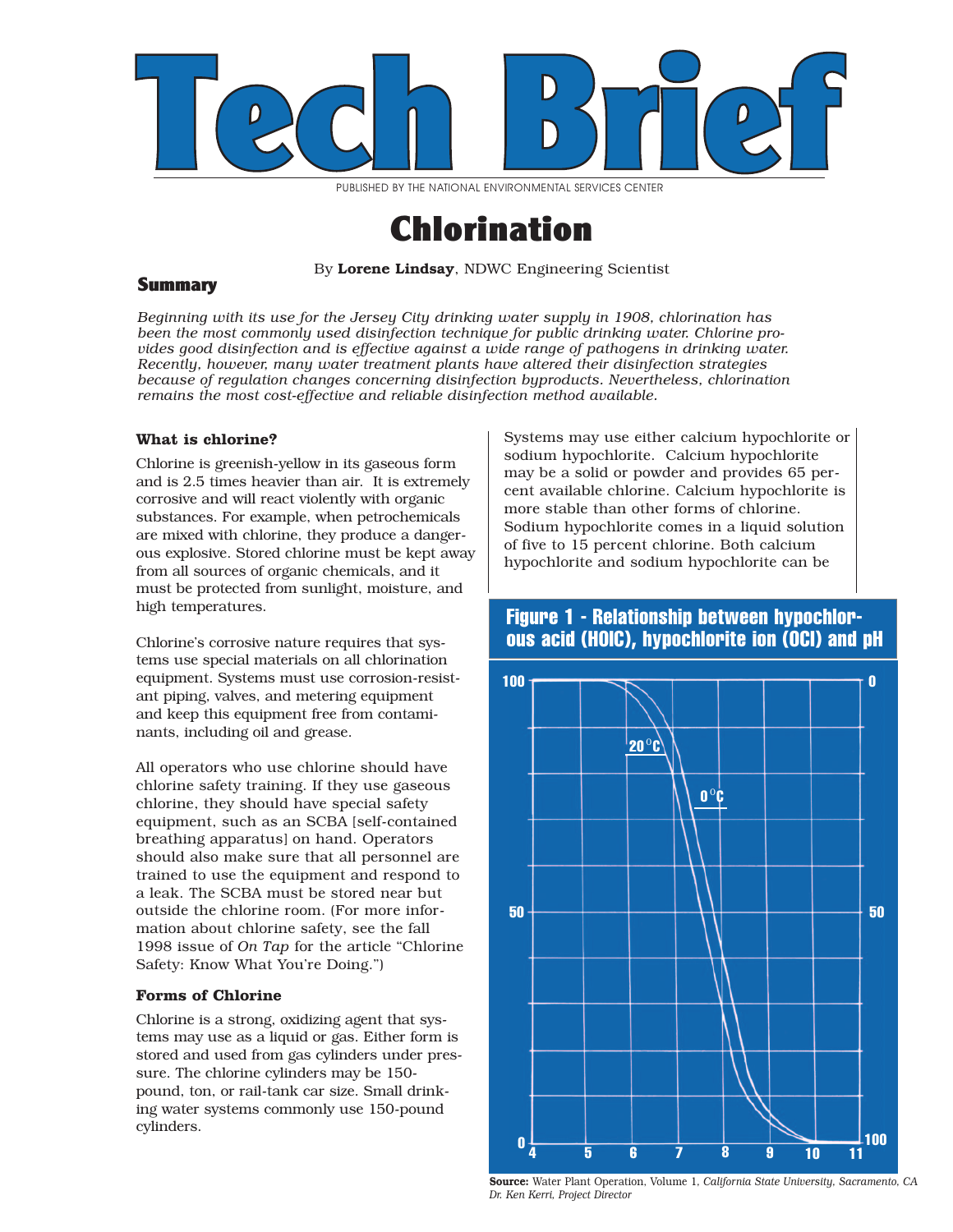fed using a liquid solution tank with a small chemical feeder pump.

# **Storing Chlorine**

A drinking water system should always have a one- to two-week supply of chlorine on hand, and many plants keep a 30-day supply. Calcium hypochlorite is more stable than other forms of chlorine and may be stored for up to a year. Sodium hypochlorite should not be stored for more than one month. If a system stores more than 2,500 pounds of chlorine onsite, a risk assessment and an emergency response plan are required.

A risk assessment requires that the facility determine the worstcase scenario for an accidental release. If the worst-case scenario could affect the general public, a

prevention program must be developed. The prevention program should include identification of hazards, written operating procedures, training, maintenance, and accident investigation. If employees from the system respond to a leak, the system must develop an emergency response plan and submit it to the U.S. Environmental Protection Agency (EPA). The public also must have access to this plan.

#### **Chlorine Reactions in Water**

Chlorine mixed with water forms hypochlorous and hypochlorite ions. The hypochlorous ion is a more effective disinfectant and is formed in greater concentration at lower pH values. At pH 7.3, the hypchlorous and hypochlorite ions will be present in equal numbers. The hypochlorite ion predominates above pH 8.3 and is not as effective as a disinfectant. For this reason, better disinfection occurs at a lower pH. The graph shown in Figure 1 displays the relationship between different forms of chlorine over a range of pH.

Chlorination should be applied after treatment to remove the precursors that combine with chlorine to form the trihalomethanes and haloacetic acids that EPA now regulates. Some water treatment systems have begun using chlorine, ultraviolet (UV), or ozone as a primary disinfectant, then using chloramines as a secondary disinfectant to minimize the production of disinfection byproducts.

# **Chlorine Demand**

Because chlorine is a strong oxidant, it combines with many other substances in the water, including inorganics, such as ferrous



**Combined Residual**

**Chlorine Added**

Source: Water Plant Operation, Volume 1, *California State University, Sacramento,CA Dr. Ken Kerri, Project Director*

iron, hydrogen sulfide, and ammonia. This reaction is instantaneous, and no disinfection occurs until the chlorine has combined with the organic and inorganic substances present in the water. The substances with which chlorine combines exert a demand on the chlorine that must be satisfied before a free-chlorine residual is formed. The free-chlorine residual produces the most effective form of disinfectant and is a measure of the hypochlorous and hypochlorite ions.

Chlorine also combines with ammonia that may be present to form chloroamines. The chloroamines provide disinfection, but the process is much slower. A longer contact time is required for complete disinfection to occur. The chloroamines are part of the combined chlorine residual and will provide disinfection but at a slower rate than free chlorine.

Chloramines do provide a longer disinfection contact time and are very beneficial in the distribution system where monochloramine, dichloramine, and trichloramine continue to kill microorganisms and extend the effective contact time.

The total residual chlorine is the sum of the combined and free residuals:

Total residual, milligrams per liter  $(mg/L) =$  combined residual,  $mg/L$ + free residual, mg/L

For example, if the free chlorine residual is 1.0 mg/L and the combined residual is 2.0 mg/L, then the total residual is 3.0 mg/L.

FOUR PAGE OF FOUR 5 two<br>گ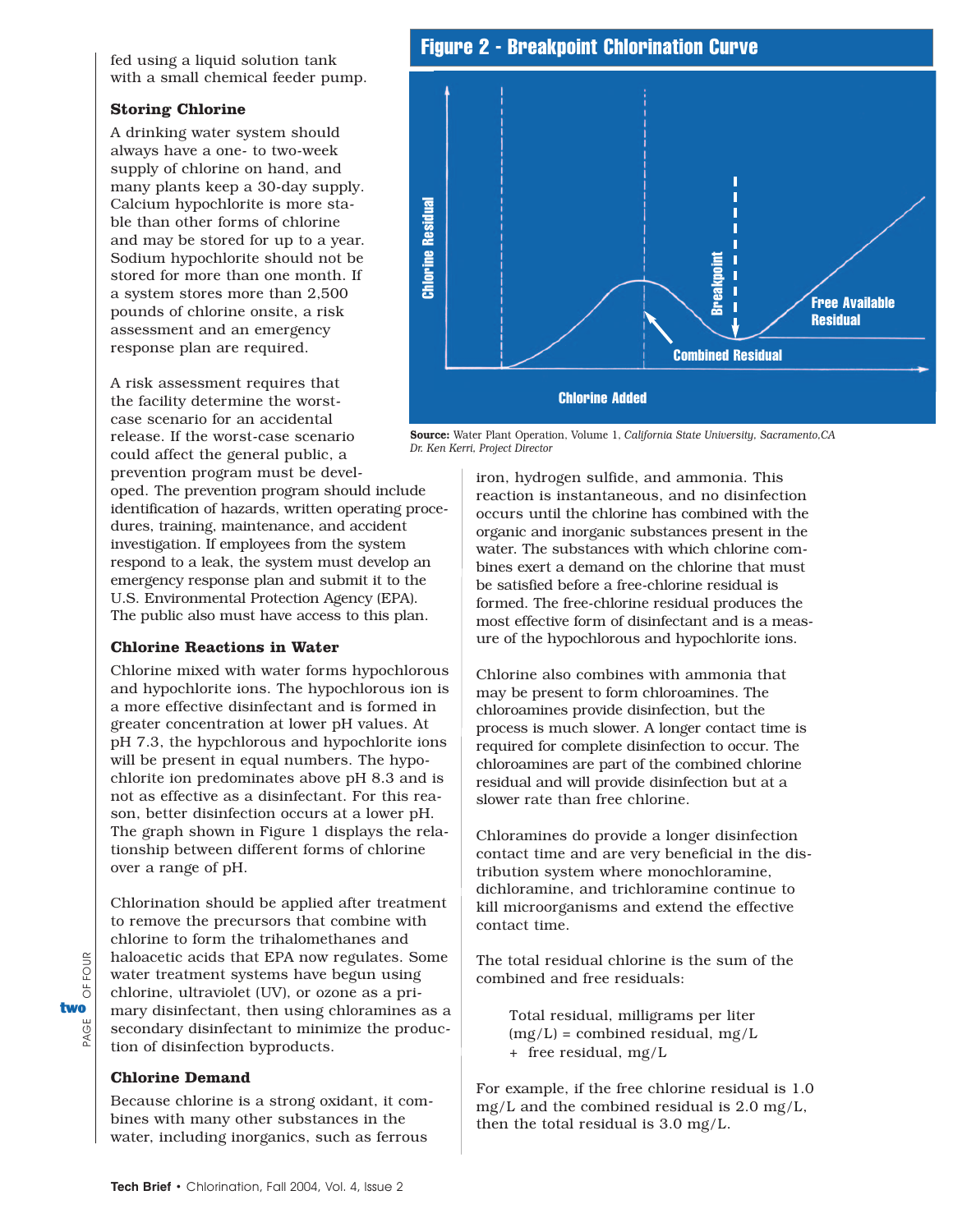The total chlorine demand must be satisfied and then the addition of more chlorine will produce a rapid increase in free-chlorine residual. Figure 2 illustrates how the chlorine residual is produced as more chlorine is added. The point at which the free-chlorine residual begins to rise in direct proportion to the amount of chlorine added is called the breakpoint. At the breakpoint, the chlorine demand has been satisfied, and the addition of more chlorine produces a free-chlorine residual in a one-to-one ratio. Most water treatment systems try to produce a free chlorine residual of 0.6 mg/L in the finished water and maintain at least 0.2 mg/L total residual in the distribution system.

#### **Chlorine Dose**

The required chlorine dose can be calculated by determining the desired residual, the volume of flow, and chlorine demand. For example, to treat 1 million gallons per day (MGD) of water and produce a chlorine residual of 0.6 mg/L with water having a 1.0 mg/L chlorine demand, the chlorine dose rate in pounds per day would be calculated as follows:

Chlorine, pounds/day = Vol. MGD  $\times$  8.34 lbs/gal x total concentration, mg/L

> $= 1.0$  MGD x 8.34 lbs/gal x 1.6 mg/L = 13.3 lbs per day



Using this example, the chlorination feed equipment should be calibrated to provide a dose of 13.3 pounds of chlorine per day. When gaseous chlorine is used, the chlorine cylinder should be set up on a scale, and the total pounds per day should be recorded.

When using a solution tank of calcium hypochlorite or sodium hypochlorite, the equation above must be modified because the amount of chemical used is not 100 percent chlorine. In the case of a hypochlorite solution that is 65 percent available chlorine, the dose of hypochlorite needed to produce 13.3 pounds per day of chlorine would be 20.5 pounds per day (13.3 pounds per day/0.65). The hypochlorinator must be calibrated to feed 20.5 pounds of calcium hypochlorite per day.

The contact time and dose are extremely important to achieve good disinfection. A contact time of 30 minutes is a minimum, and the contact time may need to be increased at low temperatures or higher pH to achieve the same level of disinfection if the dose remains constant. A higher chlorine dose may allow for a shorter contact time, but that may not be the best way to optimize the disinfection process.

# **Chlorination Equipment**

As previously stated, the cylinders used for gas or liquid chlorine are made of steel, and the chlorine is under pressure. Operators must remember that the chlorine cylinders are never really empty; some gas will remain in the tank. For this reason, empty chlorine tanks must be carefully stored until the manufacturer picks them up. The tanks have a fusible plug that melts at 158o to 165o F. The fusible plug prevents the rupture of the tank at high temperatures. The top valves on a chlorine cylinder produce gaseous chlorine, and the lower valves (found on ton cylinders and rail tank cars) will feed liquid chlorine.

On the 150-pound cylinder, the valve on the top of the tank is used with a vacuum system to feed gaseous chlorine into the water. If a leak develops, the vacuum is broken and the flow of chlorine stops. The threads on chlorine equipment are unique, and only proper fittings may be used with this equipment. New gaskets and washers should be used when a new cylinder is put into service, and the chlorine valve is designed to provide maximum discharge with only one revolution. This **Water Main**

**Flow**

Source: Water Plant Operation, Volume 1, *California State University, Sacramento,CA Dr. Ken Kerri, Project Director*

PAGE OF

PAGE

three

FOUR